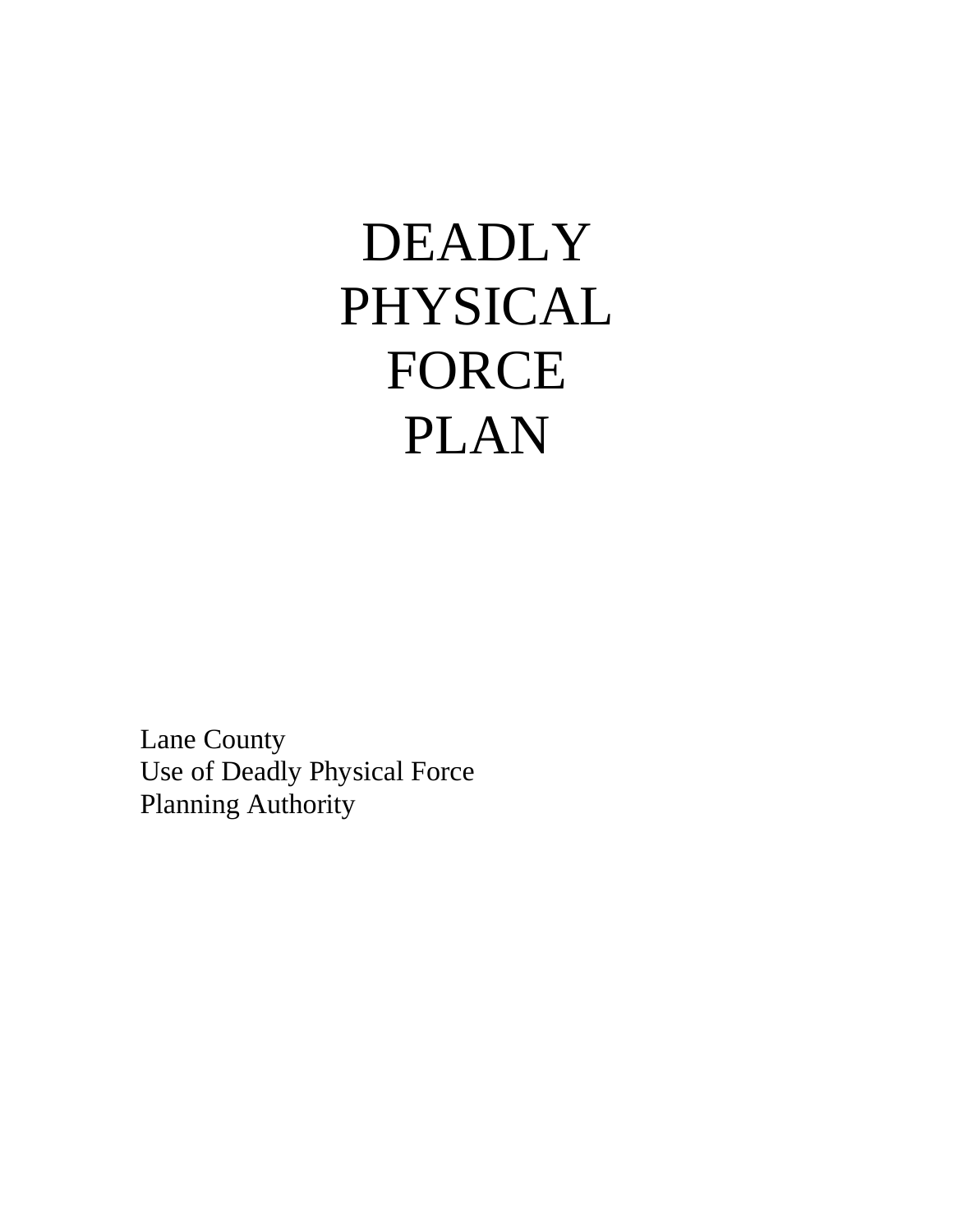# **Table of contents**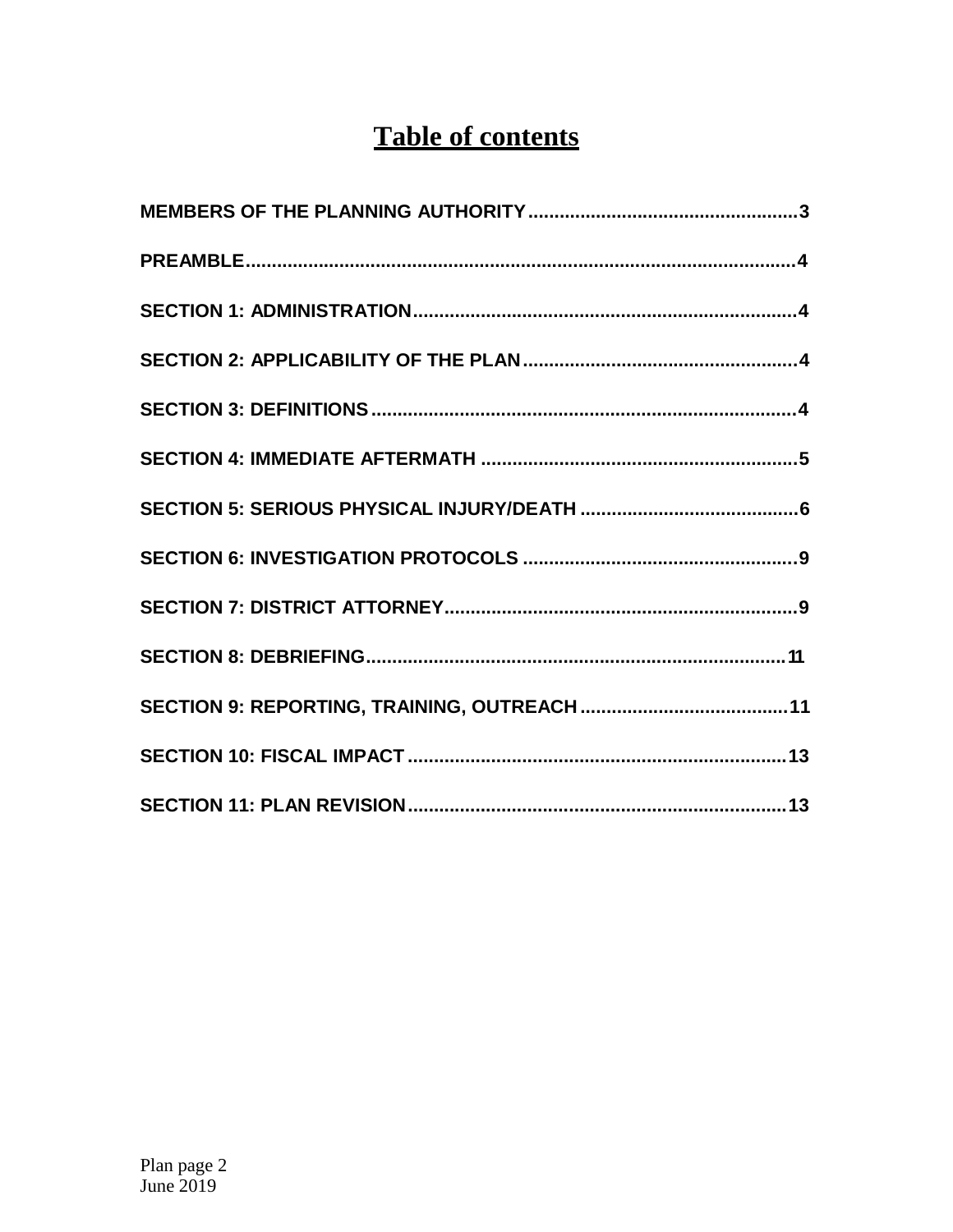# Members of the Planning Authority (rev. 6/13/19)

Patricia Perlow, Lane County District Attorney (co-chair) Sheriff Cliff Harrold, Lane County (co-chair) Lieutenant Vonn Schleicher, Oregon State Police Chief Rick Lewis, Springfield Police Department Deputy Les Sieczkowski, Labor Union Representative David Crowell, Public Member

On January 2, 2007, this Plan was approved by the Planning Authority, and submitted for approval to governing bodies of the following jurisdictions:

| -Approved February 20, 2008 |
|-----------------------------|
| -Approved February 12, 2008 |
| -Approved January 14, 2008  |
| -Approved March 10, 2008    |
| -Approved February 4, 2008  |
| -Approved February 12, 2008 |
| -Approved January 17, 2008  |
| -Approved January 17, 2008  |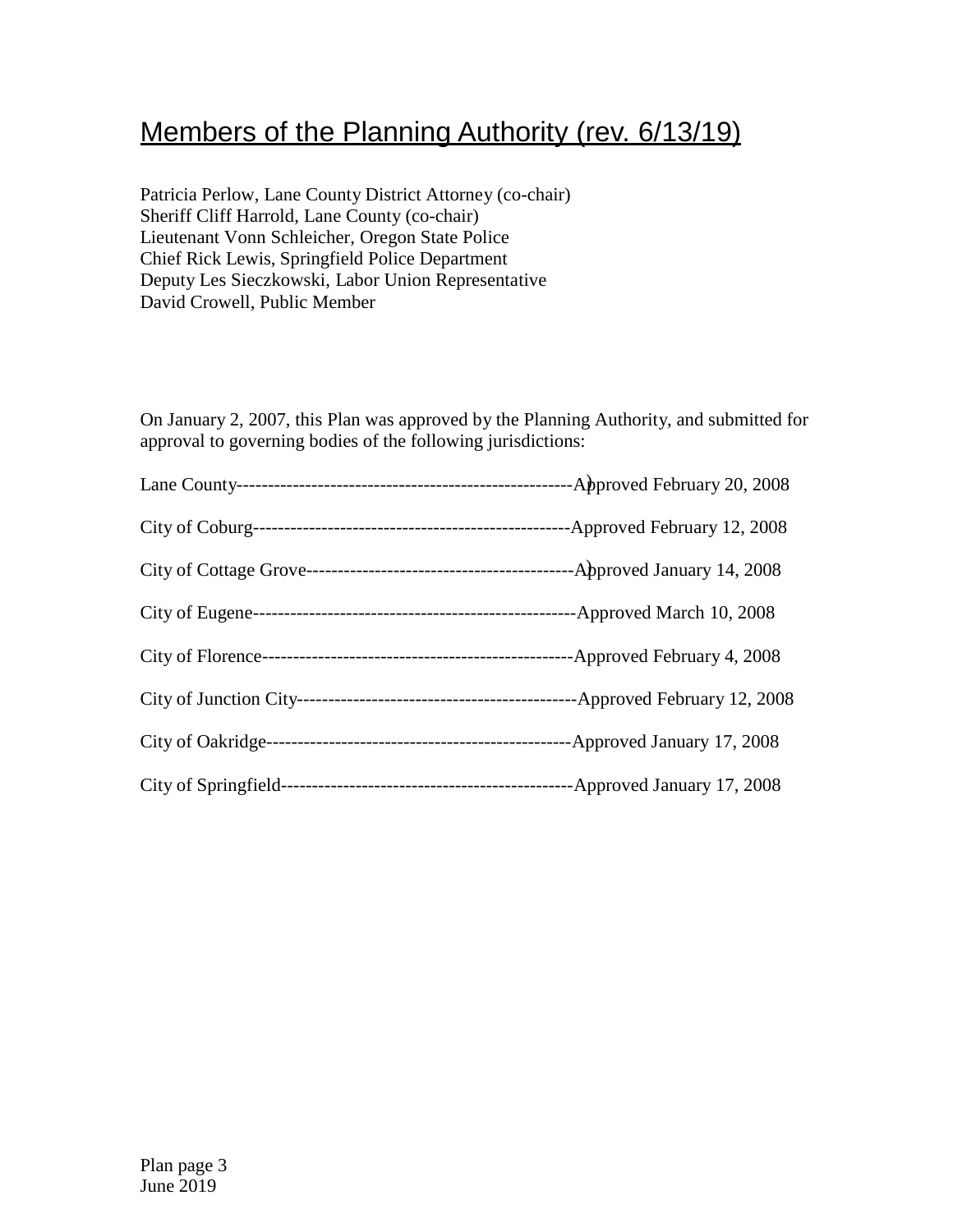# Preamble

The use of deadly physical force by law enforcement personnel is a matter of critical concern both to the public and to the law enforcement community. The purpose of this Plan is not to set the standards for the use of such force, or to be a substitute for agency policy regarding use of force, but rather to provide a framework for a consistent response to an officer's use of deadly physical force that treats the law enforcement officer fairly, and promotes public confidence in the criminal justice system.

# Section 1: Administration

- (1) In the event that a member of the planning authority is unable to continue to serve, a replacement shall be appointed as provided in Section 2(1) of Senate Bill 111, Oregon Laws 2007.
- (2) There shall be six voting members of the Planning Authority. The approval of the Plan, elements or revisions thereof, shall be by majority vote.
- (3) The presence of 2/3 of the voting members shall be required in order to hold any vote.
- (4) Any meeting of a quorum of the voting members of the Planning Authority is subject to Oregon's open meeting law.

#### Section 2: Applicability of the Plan

(1) This plan shall be applicable, as set forth herein, to any use of deadly physical force by a police officer acting in the course of and in furtherance of his/her official duties, occurring within Lane County.

## Section 3: Definitions

- **Agency**  Means the law enforcement organization employing the officer who used deadly physical force.
- **Plan** Means the final document approved by the Planning Authority, adopted by two-thirds of the governing bodies employing law enforcement agencies, and approved by the Attorney General. Any approved revisions shall become a part of the Plan.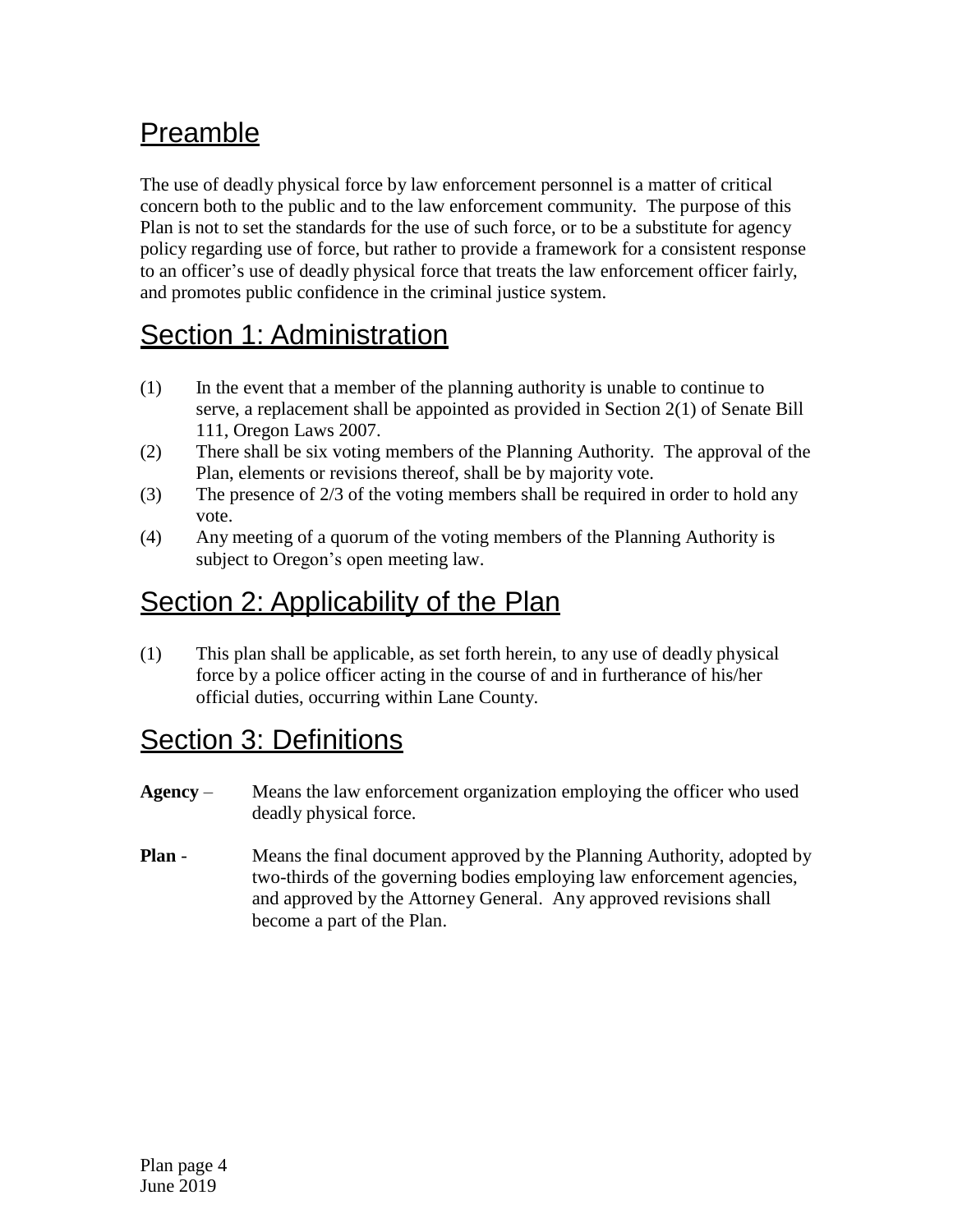| <b>Police-</b><br><b>Officer</b>                   | Means a police officer or reserve officer as defined in ORS 181.610 and<br>who is employed by a law enforcement agency to enforce the criminal<br>laws of the State of Oregon.                                                                                                                                                                                                                                                |  |
|----------------------------------------------------|-------------------------------------------------------------------------------------------------------------------------------------------------------------------------------------------------------------------------------------------------------------------------------------------------------------------------------------------------------------------------------------------------------------------------------|--|
| $\bf{Deadly}$ –<br><b>Physical</b><br><b>Force</b> | Means physical force that under the circumstances in which it is used is<br>readily capable of causing death or serious physical injury.                                                                                                                                                                                                                                                                                      |  |
| Serious-<br><b>Physical</b><br><b>Injury</b>       | Has the same meaning as "serious physical injury" as defined in ORS<br>$161.015(8)$ .                                                                                                                                                                                                                                                                                                                                         |  |
| <b>Physical-</b><br>Injury                         | Means impairment of physical condition or substantial pain that does not<br>amount to "serious physical injury."                                                                                                                                                                                                                                                                                                              |  |
| Involved-<br><b>Officer</b>                        | Means the person whose official conduct, or official order, was the cause<br>in fact of the death of a person. "Involved Officer" also means an officer<br>whose conduct was not the cause in fact of the death, but who was<br>involved in the incident before or during the use of deadly physical force,<br>and this involvement was reasonably likely to expose the officer to a<br>heightened level of stress or trauma. |  |

#### Section 4: Immediate Aftermath

- (1) When an officer uses deadly physical force, the officer shall immediately take whatever steps are reasonable and necessary to protect the safety of the officer and any member of the public.
	- (a) After taking such steps, the officer shall immediately notify his or her agency of the use of deadly physical force.
	- (b) Thereafter, the officer, if able, shall take such steps as are reasonably necessary to preserve the integrity of the scene and to preserve evidence.
	- (c) Upon request, the officer shall provide information regarding the circumstances as necessary to protect persons and property, preserve any evidence, and to provide a framework for the investigation.
- (2) If the use of deadly physical force results in physical injury, the Agency may employ its own resources to investigate and document the incident.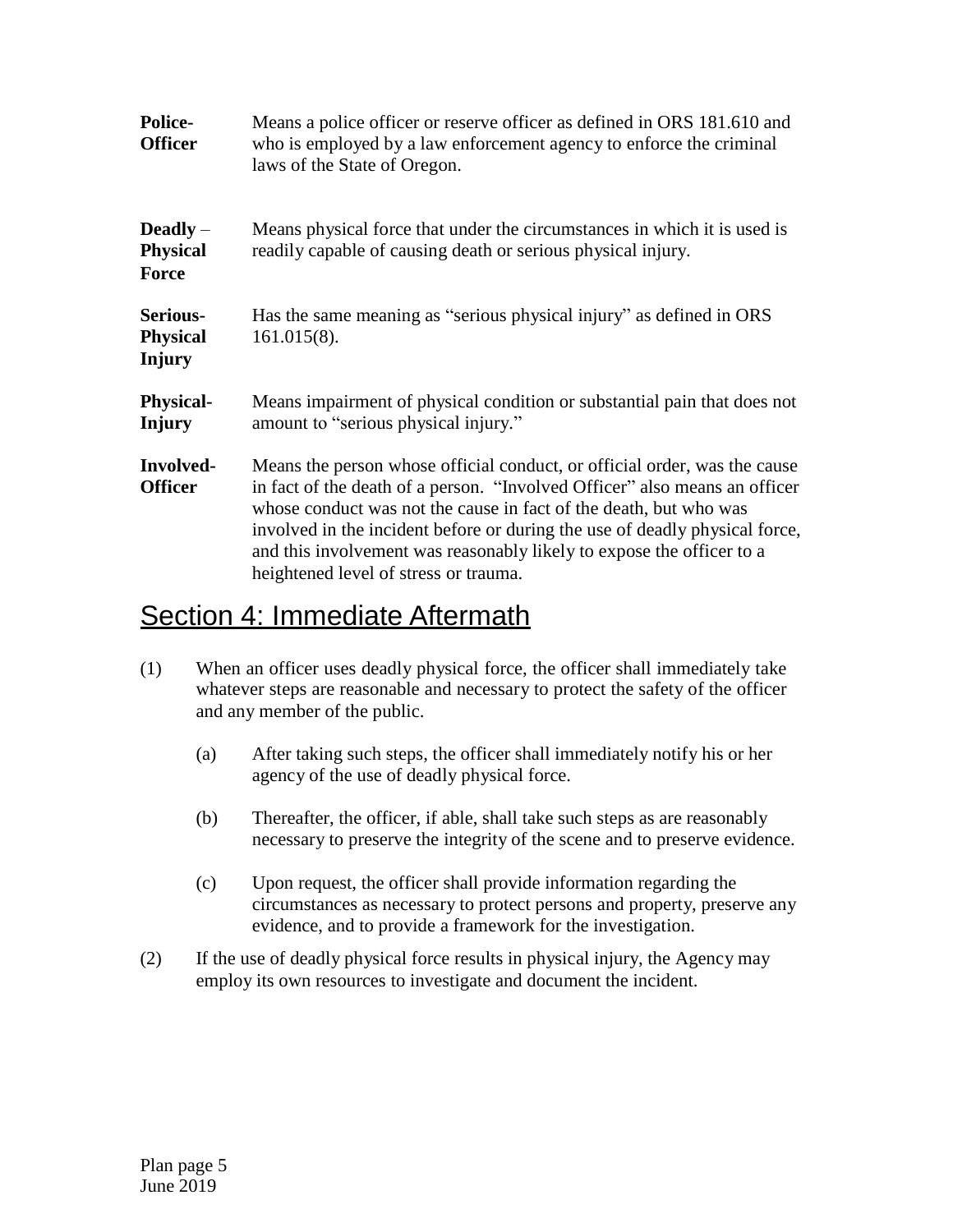(a) This section does not prohibit the Agency from requesting assistance from an outside law enforcement agency.

## Section 5: Serious Physical Injury/Death

When the use of deadly physical force results in death or serious physical injury to any person, in addition to the requirements of Section 4 (1) of this Plan, and notwithstanding agency policy*,* the following provisions apply:

- (1) Upon the arrival of additional officers, sufficient to manage the scene*,* each Involved Officer shall be relieved of the above duties set forth in Section 4 (1) of the Plan, and the duties shall be re-assigned to uninvolved police personnel.
- (2) As soon as practicable, each Involved Officer shall leave the scene, as directed by his or her supervisor, and be offered an opportunity for a medical examination. If the officer is not in need of medical treatment, the officer shall be taken to the Agency offices. If requested by the Involved Officer, the officer's union representative shall be notified.
- (3) As soon as practicable, the duty weapon of any officer who fired their weapon or who was in the immediate vicinity where weapons were fired, shall be seized by investigators, and replaced with a substitute weapon, if appropriate.
- (4) Interview of an "Involved Officer":

As used in this section "interview" refers to formal interview of the officer by assigned investigative personnel that occurs a reasonable time after the incident, and after the officer has had an opportunity to consult with counsel, if so desired.

- (a) The interview of the involved officer(s) who discharged a firearm during a use of deadly physical force incident resulting in death or serious physical injury, shall occur after a reasonable period of time to prepare for the interview and taking into account the emotional and physical state of the officer(s). The interview shall occur no sooner than 48 hours after the incident, unless this waiting period is waived by the officer.
- (b) The waiting period does not preclude an initial on-scene conversation with the officer to assess and make an initial evaluation of the incident.
- (c) The on-scene supervisor shall take immediate action to stabilize the situation, ensure notification of the appropriate staff and agencies, and shall obtain a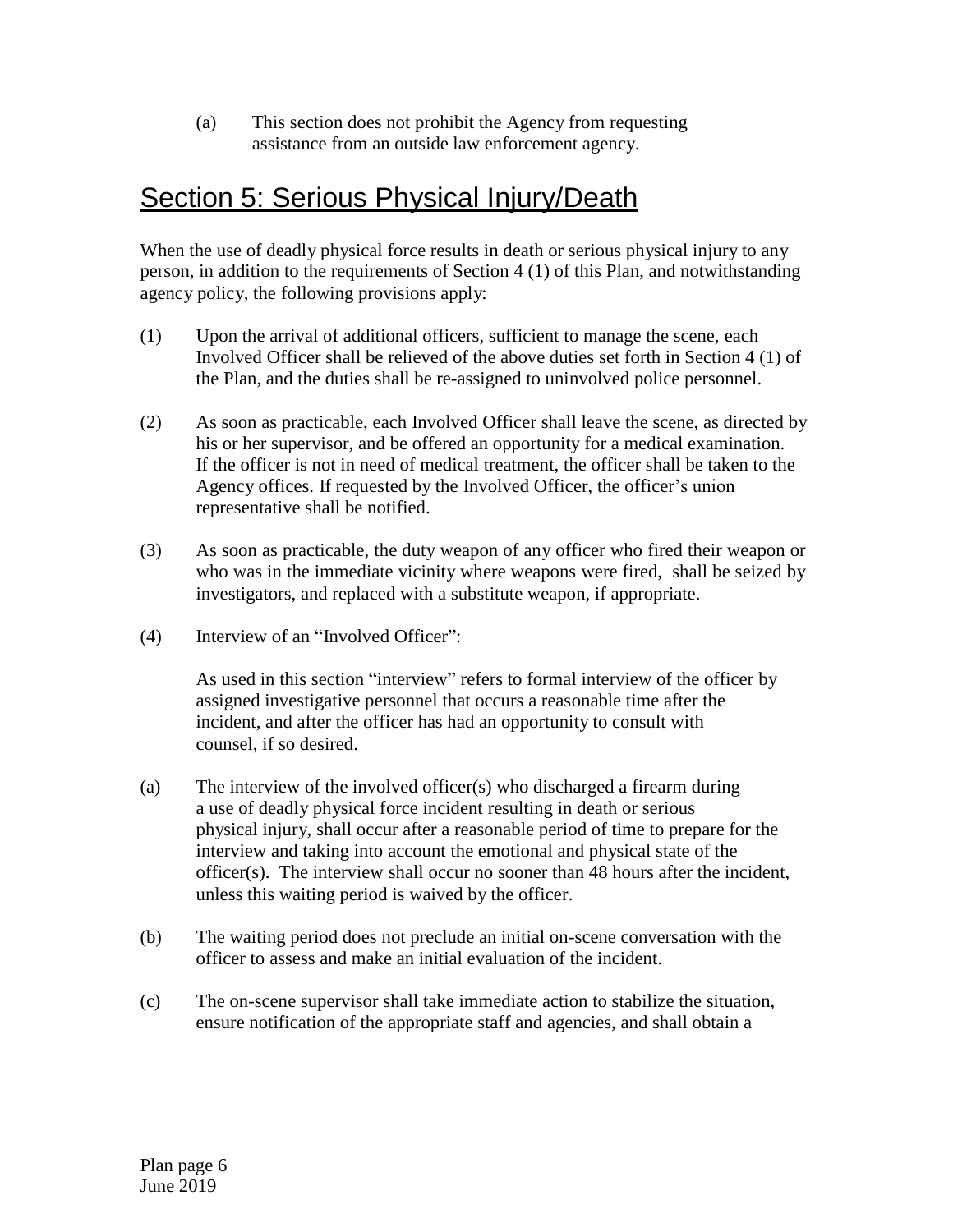preliminary statement from the involved officer as soon as possible. The purpose in obtaining this statement will be to obtain public safety information (e.g. outstanding suspects, location of evidence, direction of travel, etc.).

- (d) The scene shall be secured and managed consistent with the control of any other major crime scene. Only personnel necessary to conduct the investigation shall be permitted access to the scene. When it is determined that no evidence will be contaminated or destroyed, the officer (s) involved may conduct a "walk through) to assist in the investigation.
- (5) For at least 72 hours immediately following an incident in which the use of deadly physical force by a police officer resulted in the death of a person, a law enforcement agency may not return an Involved Officer to duties that might place the officer in a situation in which the officer has to use deadly force.
	- (a) Officer (s) involved in discharging his or her firearm that results in death or serious physical injury shall immediately be placed on administrative leave until such time as sufficient information exists to determine the justification in the use of deadly physical force and that the officer (s) have had an opportunity for mental health counseling with an outcome that no issues would preclude the officer (s) from performing the duties of a police officer.
- (6) In the 6 months following a use of deadly physical force incident that results in a death, the Agency shall offer each Involved Officer a minimum of two opportunities for mental health counseling. The officer shall be required to attend at least one session of mental health counseling.
	- (a) At agency expense, the involved officer (s) shall be scheduled for an appointment with a licensed mental health counselor for a counseling session with a follow-up session scheduled at a date determined by the mental health professional.
	- (b) The counseling sessions are not to be considered fitness for duty evaluations, and are to be considered privileged between the officer and counselor.
- (7) After consultation with the involved officer, the Agency or officer shall notify the officer's family according to the Agency's General Order, or other policy regarding such notification.
- (8) As soon as practicable after the arrival of a supervisor, notification shall be made to the District Attorney as provided in Section 8 (1) of this Plan.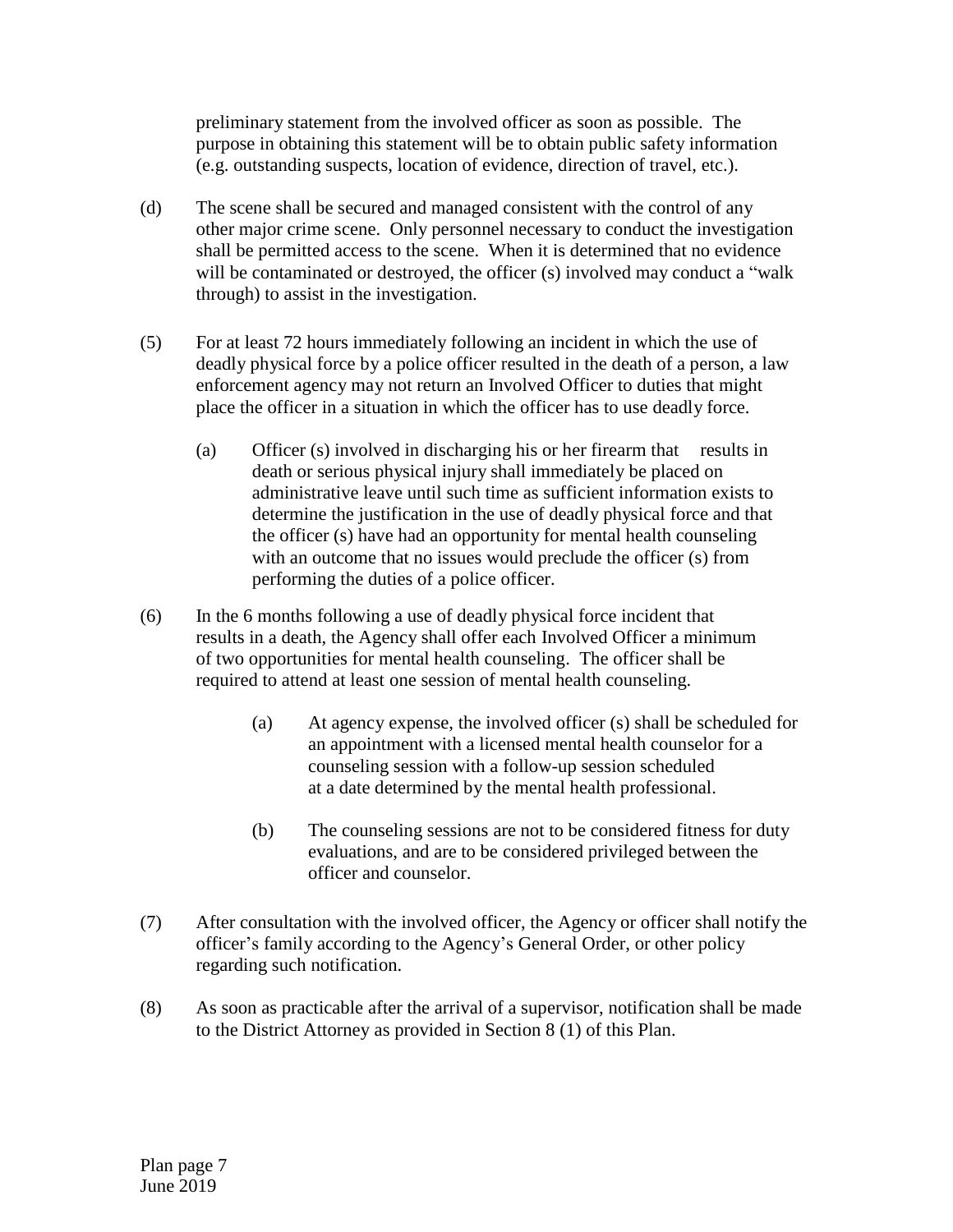- (a) This provision does not prevent the Agency from requiring additional notification requirements within their respective agency policies.
- (9) In the event of a use of deadly force that results in death or serious physical injury, the investigation shall be conducted by the Interagency Deadly Force Investigations Team (IDFIT). A written agreement shall be adopted and approved by each jurisdiction employing a law enforcement agency. At a minimum, the agreement shall provide for:
	- (a) A mission statement.
	- (b) Who will be the supervisor of the investigating officers, and the manner in which conflicts of interest will be resolved.
	- (c) The membership of the team, and the manner for selecting the members.
	- (d) Investigative protocols that do not conflict with the requirements of this Plan.
	- (e) Training of the members in the investigation of use of deadly force incidents.
	- (f) The assignment of at least one officer from an agency other than the involved officer's agency.
	- (g) The assignment of at least one officer from the involved officer's agency.
- (10) In the event that a conflict exists in the use of the IDFIT, the Involved Officer's Agency and the District Attorney shall consult and determine the appropriate manner in which the investigation will proceed.
- (11) The assignment of outside investigative personnel does not preclude the agency involved from conducting a concurrent investigation for administrative purposes as established by that agency. Such investigations may be necessary for civil preparation, determination of policy violations or training issues.
- (12) In order to preserve the integrity of the investigation and prosecution, if one occurs, the scene supervisor and investigative supervisor shall notify all involved officers to refrain from making public statements about the investigation, until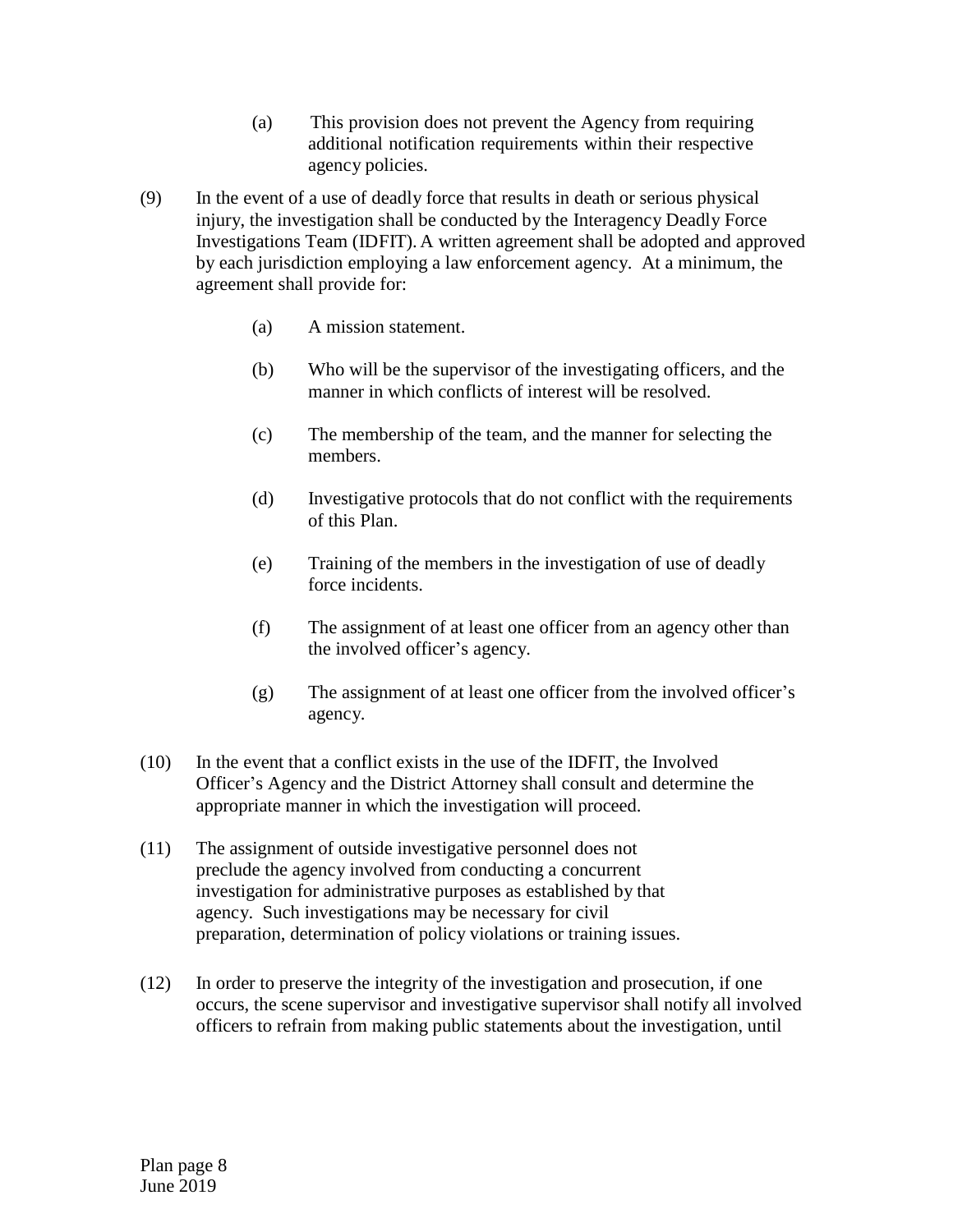such time as the investigation has concluded and the District Attorney has made a determination regarding the criminal responsibility of all involved persons.

- (13) The Agency shall designate a representative to make an initial public statement about the incident. Such statement shall include:
	- (a) The time and place of the incident.
	- (b) The condition of any suspect.
	- (c) The nature of the use of deadly physical force.
- (14) Prior to a final determination being made by the District Attorney, the District Attorney and the primary investigative agency shall consult with each other and make a public release of information as is deemed appropriate.

#### Section 6: Investigation Protocols

- (1) The investigation, at a minimum, shall consist of:
	- (a) Eyewitness interviews.
	- (b) Evidence collection. (c)

Scene documentation.

- (d) Background interviews.
- (e) Involved Officer interview(s)
- (2) The investigation shall be documented in written reports.
	- (a) The IDFIT shall include in the Standard Operating Procedure, a provision regarding the filing of reports regarding the criminal investigation. All police reports regarding the criminal investigation shall be made available to the IDFIT.
	- (b) All police reports shall be provided to the District Attorney.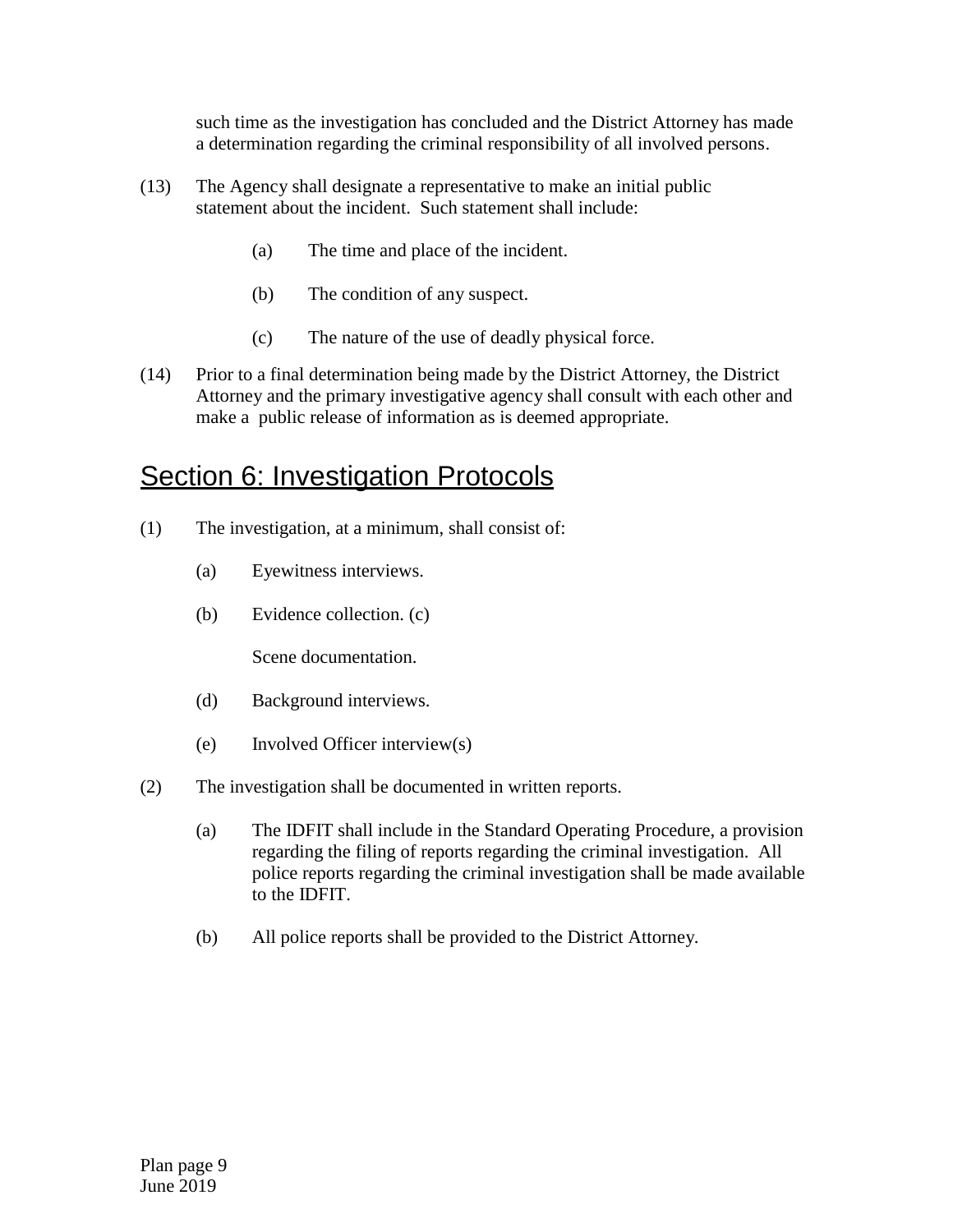## **Section 7: District Attorney**

- (1) When an incident of the use of deadly physical force by an officer occurs, and death or serious physical injury results, the agency shall, as soon as practicable notify the District Attorney's Office.
	- (a) Notification shall be made to the District Attorney, Chief Deputy, or other senior member of the District Attorney's staff.
- (2) When a use of deadly physical force by an officer occurs, and death or serious physical injury results, the District Attorney, and/or a senior member of his staff will consult with the agency regarding the investigation and implementation of the other elements of this plan.
- (3) The District Attorney has the sole statutory and constitutional duty to make the decision on whether to present a matter to a Grand Jury.
	- (a) Preliminary Hearings will not be used as a method of reviewing an officer's use of deadly force.
	- (b) The District Attorney will consult with the investigating agency and make the decision on whether to present the case to a Grand Jury.
		- (1) The timing of the decision will be made by the District Attorney at such time as he has determined that sufficient information is available to competently make the decision.
	- (c) If the District Attorney decides to present a case to the Grand Jury, the District Attorney shall promptly notify the investigating agency, the involved officer's agency, and the involved officer's representative.
	- (d) If the District Attorney decides that the investigation reveals that the officers use of deadly force was justified under Oregon law, and that Grand Jury review is unnecessary, the District Attorney shall so notify the Agency, the involved officer, the involved officer's representative, and the public.
- (4) If the use of deadly physical force results in physical injury to someone other than a police officer, upon completion of the investigation, all investigative information shall be forwarded to the District Attorney for review.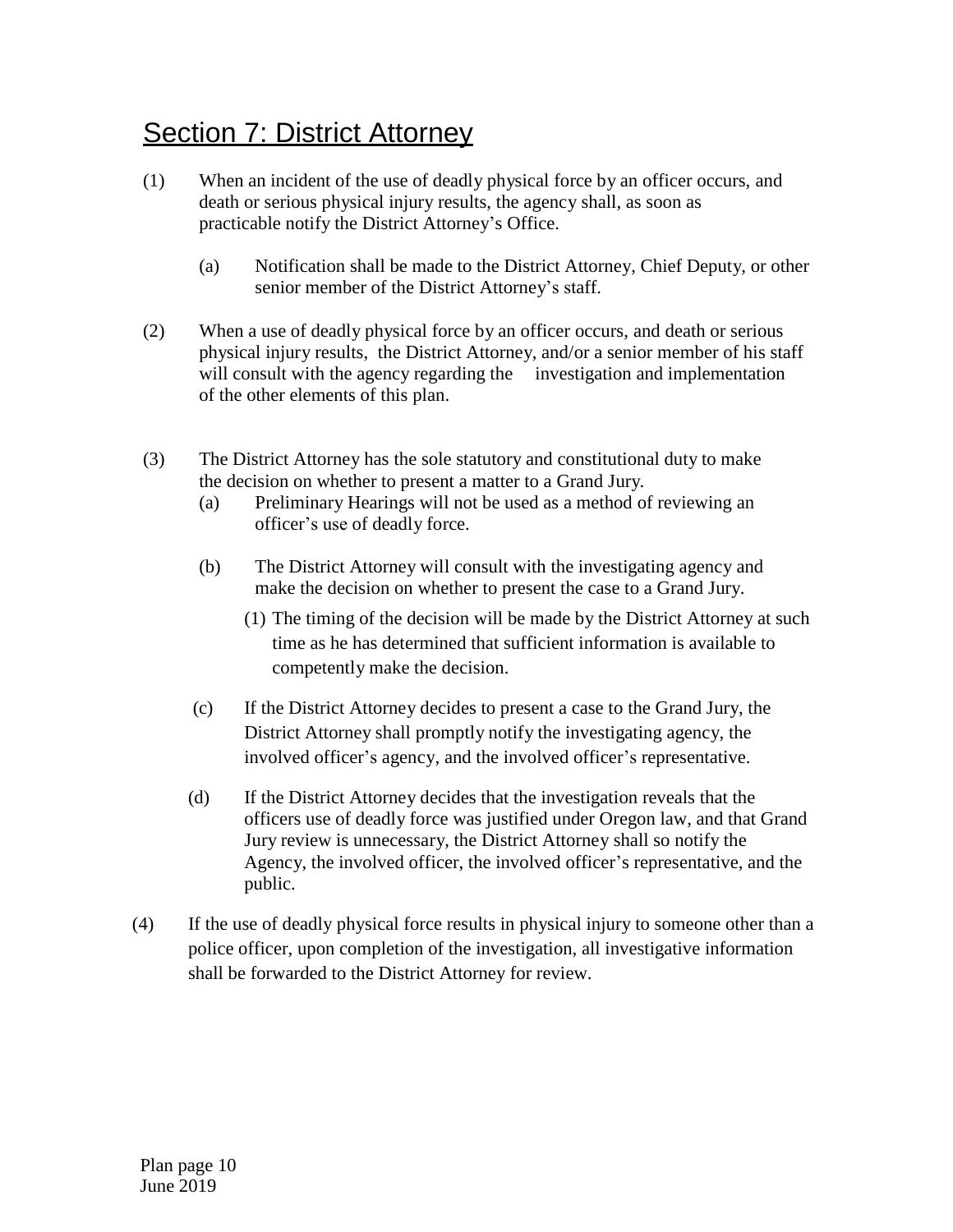## Section 8: Debriefing

The use of deadly physical force by an officer has the potential to create strong emotional reactions which have the potential to interfere with an officer's ability to function. These reactions may be manifested immediately, or over time. Further, these reactions may occur not only in an officer directly involved in the incident, but also in other officers within the Agency.

The requirements of this section provide a minimum framework, and are not intended to take the place of Agency policy. Agencies are encouraged to develop formal procedures to deal with an officer's stress response following a use of deadly force incident. Such policies should include a procedure that is implemented from the time of the incident and continue over time.

- (1) Upon a final determination by the District Attorney, the Agency shall conduct an internal review of the matter for compliance with agency policy. Such review, at a minimum shall include a review of the incident with the involved officer.
- (2) If the incident is of such a magnitude that agency-wide morale is implicated, the Agency shall take such steps as it deems necessary to ensure professional police services are provided, and to develop strategies to restore morale.
- (3) Each agency shall provide for a process for any officer who makes a request, to participate in a critical incident debriefing.
- (4) If available, agencies should encourage officers to take advantage of Employee Assistance Programs, and if appropriate, agencies should request assistance from other agencies that may have in place formal programs for dealing with critical incidents.

#### Section 9: Reporting, training, outreach

(1) Each law enforcement agency within Lane County, shall include in the agency policy regarding the use of deadly force, a provision regarding engaging members of the community in a discussion regarding the Agency's policies on the use of deadly force, and well as discussions regarding the use of deadly force by the Agency's personnel.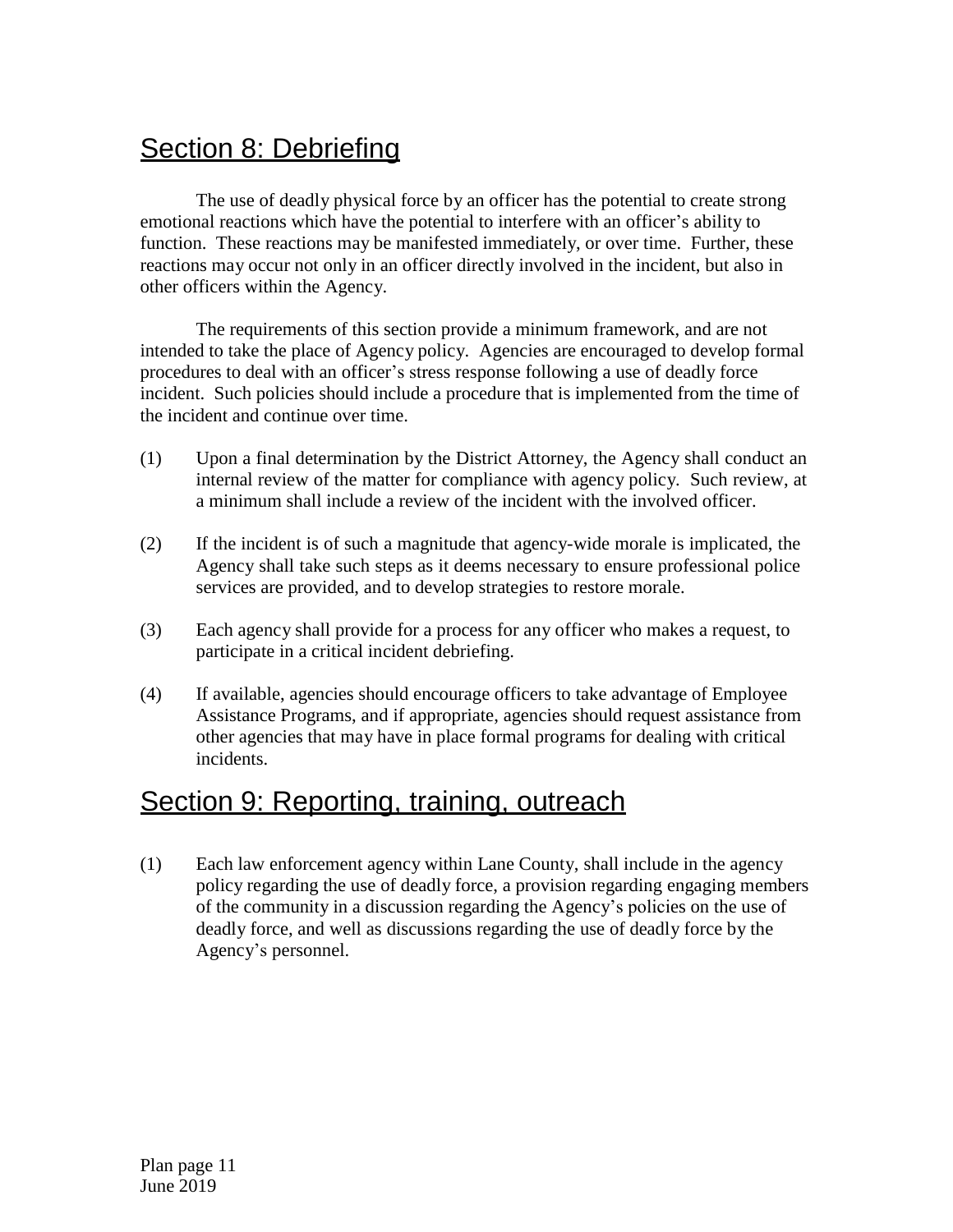- (2) Each law enforcement agency within Lane County shall provide a copy of this Plan to every officer, incorporate the plan into agency policy documents and provide training to officers on the implementation of the plan.
- (3) Upon the conclusion of the investigation, the announcement by the District Attorney pursuant to Section 8 (3) of this Plan, and the debriefing, the Agency shall complete the Attorney General's report regarding the use of force, and submit the report to the Attorney General.
- (4) The Board and Department of Public Safety Standards and Training requires 8 hours per year, 24 hours over a 3 year period of training from either the "firearms" or "use of force" subject areas. Each agency subject to this Plan shall require that a minimum of 4 hours per year, 12 hours over a 3 year period, of that training be on the use of force. The training must include education on the agency's use of force policy. This training may also include, but is not limited to:
	- a. Defensive Tactics.
	- b. Tactical Shooting.
	- c. SWAT training.
	- d. Use of force in making an arrest.
	- e. Use of less than lethal force.
	- f. Crisis intervention and the use of force.
	- g. Use of force in dealing with the mentally ill.

Each agency shall have a written policy and monitoring system to ensure that the standards are met.

- (5) Upon adoption of this Plan, to the extent they are fiscally able, each agency shall take steps to publicize the Plan to their respective communities, by providing information to the media, general public, community organizations, and quasigovernmental bodies.
- (6) At least once per calendar year, the Agencies subject to this Plan shall collectively conduct a seminar intended to educate the media, government lawyers, and selected members of the Lane County community in the use of force by law enforcement officers ,and the investigation of such incidents.
- (7) Prior to the adoption of this Plan, the Planning Authority shall take steps to engage the Lane County community in a discussion regarding the purpose of the